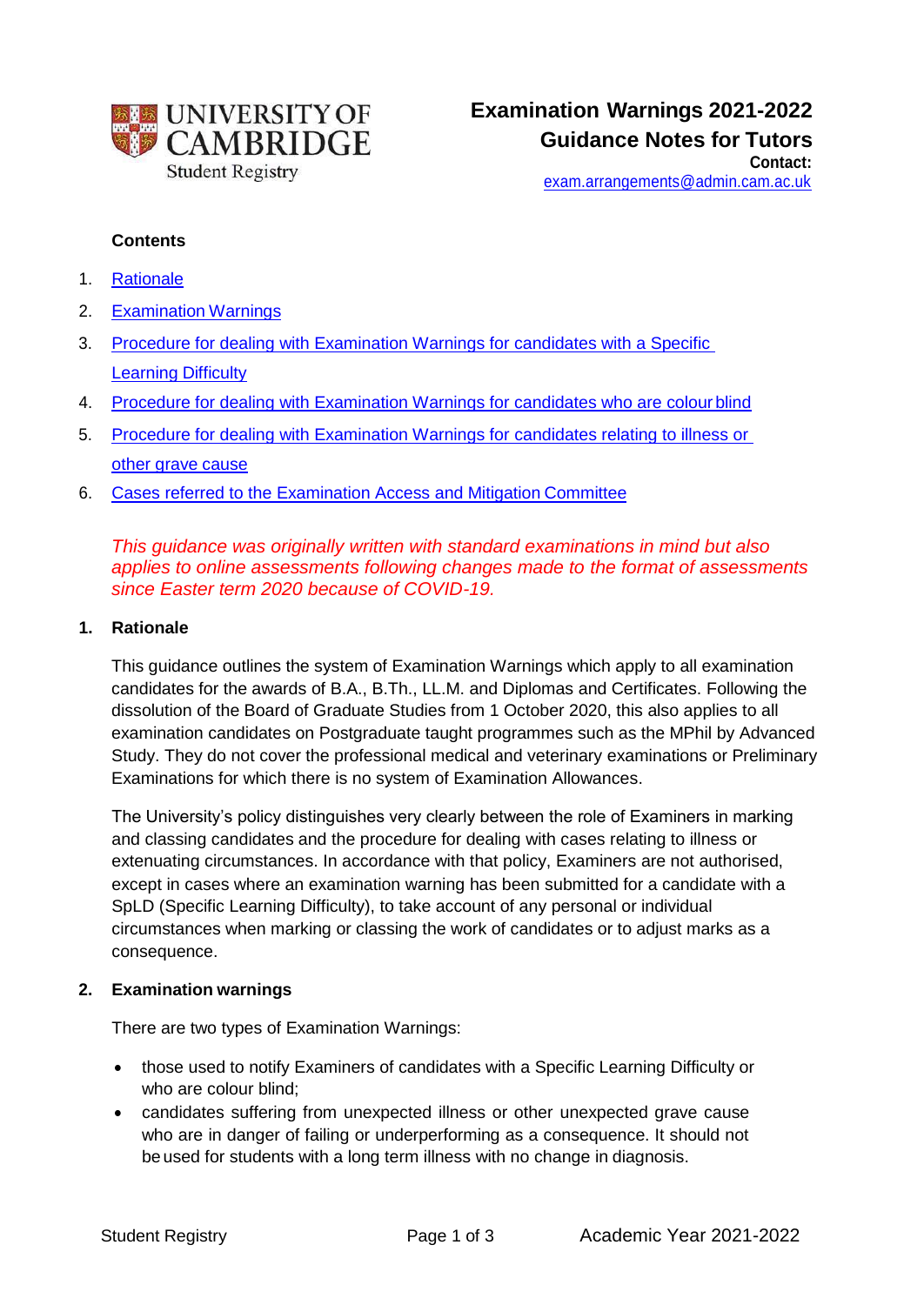The College is responsible for submitting the relevant Examination Warning to the Secretary of the Examination Access and Mitigation Committee. Notification of a candidate with a diagnosed Specific Learning Difficulty or who is colour blind should be submitted as soon as possible. Warnings relating to illness or grave cause should be submitted as soon as is practical or as soon as a diagnosis has been provided.

## **3. Procedure for dealing with Examination Warnings for candidates with a Specific Learning Difficulty**

The Examination Access and Mitigation Committee will notify the Chair of Examiners of any candidates with a diagnosed SpLD, where an examination warning has been submitted or where an Exam Access Arrangement application is approved for a SpLD. Examiners are requested not to penalise minor, spelling or grammatical errors unless they form an essential part of the assessment. In all other respects, Examiners are expected to mark the work in the same way as other candidates and in accordance with the relevant marking scheme and classing criteria. The Chair/Senior Examiner is responsible for notifying the relevant Examiner or Assessor marking the candidate's scripts.

## **4. Procedure for dealing with Examination Warnings for candidates who are colour blind**

The Examination Access and Mitigation Committee will notify the Chair of Examiners of any candidates who are colour blind and may require adjustments to their practical examination as a consequence. In such instances, the Chair of Examiners is authorised to identify appropriate adjustments in consultation with the College Director of Studies and the relevant technician responsible for setting up the practical.

# **5. Procedure for dealing with Examination Warnings relating to illness or other grave cause**

Examination Warnings relating to illness or other grave cause will not be referred to the Examiners' Final Meeting but will be viewed by the Examination Access and Mitigation Committee if an application for an examination allowance is submitted. Unless an application is submitted, the warning will not be reviewed. Colleges should still continue to submit these warnings on-line using CamSIS and normally by no later than the last day of the student's examination.

Tutors are reminded that the Examination Warning is intended to be a mechanism whereby the College considers there is a danger of failure or underperformance as a consequence of illness or other grave cause and therefore constitutes sufficient grounds for referral to the Examination Access and Mitigation Committee.

### **6. Cases referred to the [Examination Access and Mitigation](https://www.student-registry.admin.cam.ac.uk/about-us/EAMC) Committee**

If a student fails, the Examiners will leave the candidate's name off the Class List but will list them separately for the attention of the Secretary of the Examination Access and Mitigation Committee. The College is then responsible for making an application to the Examination Access and Mitigation Committee for an Examination Allowance.

In some cases a student may have been classed already by the Examiners – a class which could be misrepresentative - in which case the College is responsible for submitting an application to the Examination Access and Mitigation Committee for an Examination